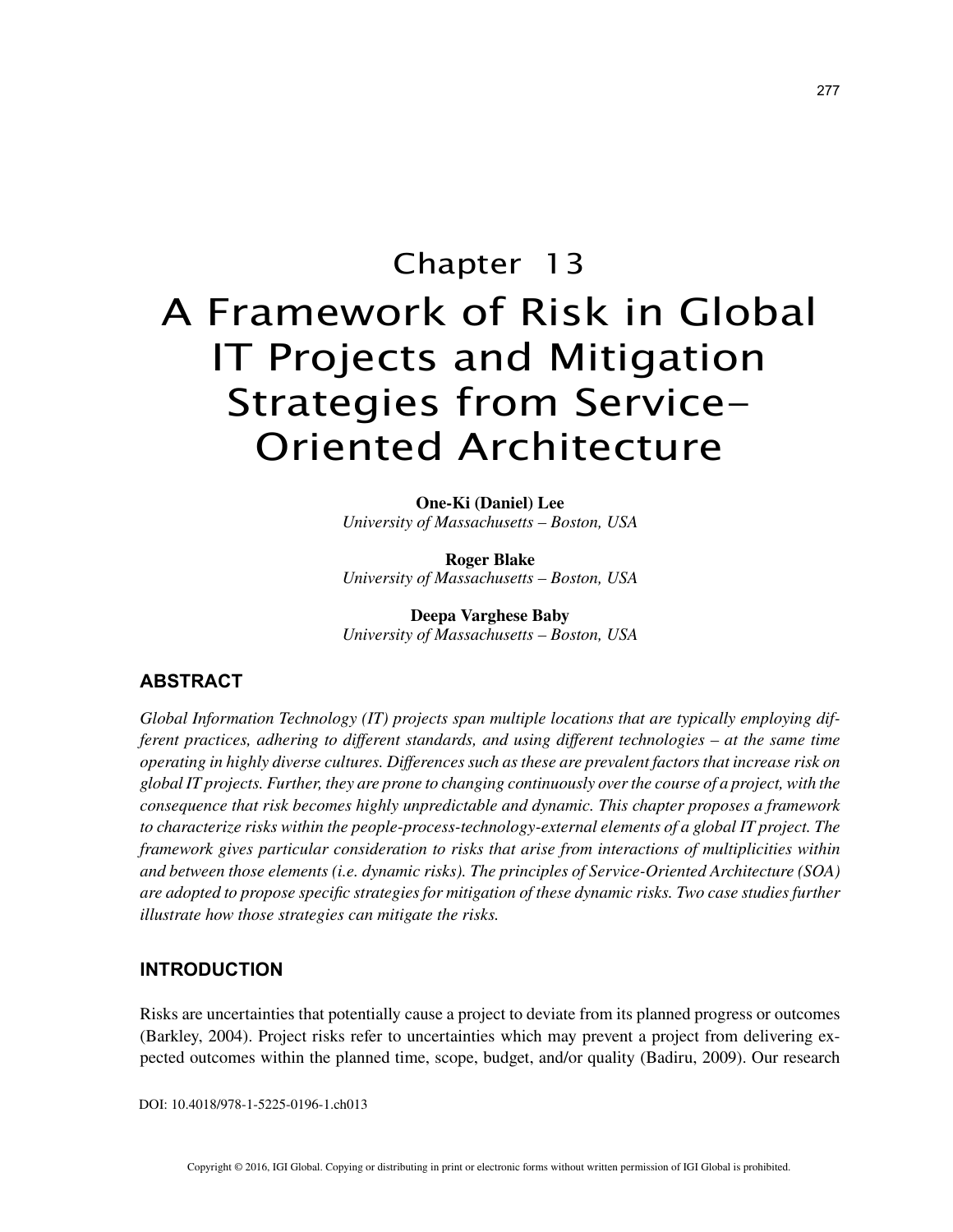#### *A Framework of Risk in Global IT Projects and Mitigation Strategies from Service-Oriented Architecture*

focuses on the risks associated with global information technology (IT) projects. Global IT projects are characterized as having "geographically dispersed people working interdependently with shared purpose across space, time and organizational boundaries and using technology to communicate and collaborate" (Sakthivel, 2005, p. 139).

Risks are accentuated on global IT projects because of differences and variations with respect to locations, cultures, groups, and interests (Persson, Mathiassen, Boeg, Madsen, & Steinson, 2009). Among differences known to increase risk on global IT projects are geographic distances, ineffective structures for collaboration, language barriers, and technological incompatibility (Dawidson, Karlsson, & Trygg, 2004; Persson et al., 2009; Powell, Piccoli, & Ives, 2004).

These multiple differences, termed *multiplicities*, mean that each team and every individual involved in a global IT project may have a different set of goals, objectives, interests, standards, workflows, development platforms, and technologies (Kotlarsky, Oshri, van Hillegersberg, & Kumar, 2007). The magnitude of differences, and the consequent risk, vary not just between teams and individuals, but they can also change over time as a project progresses. Because of their unpredictable nature on global IT projects these risks have been termed *dynamic risks* (Lee, Banerjee, Lim, Kumar, van Hillegersberg, & Wei, 2006).

Several previous studies of risks in a global project setting have been conducted. For example, Sakthivel (2005) examines management systems for virtual project management having multiple tasks with respect to the impact of multiple cultures. Mohtashami, Marlowe, Kirova, and Deek (2006) find trust, cultural management, and collaborative communication as critical risk factors in global IT projects, and Persson et al. (2009) identify areas and risk factors including task integration, knowledge management, geographical distribution, collaboration structure, and stakeholder relations. Although restricted to agile software development, Lee and Baby (2013) also proposed a framework for risk management on global IT projects. Our work extends theirs in order to develop a more generalized framework.

Prior work has not studied dynamic risk in global IT projects extensively, nor has prior work considered the implications of how multiplicities such as described here can interact and amplify project risk. We draw on the extant studies in this area, including from Lee and Baby (2013), and aggregate them into a comprehensive risk framework in global IT projects. Our framework of risk is based on prior research which defines the elements of an IT project and we specifically adopt the people-process-technology framework first introduced by Berkun (2005).

The framework developed in this chapter considers how the multiplicities inherent within the elements of global IT projects, i.e. people, process, technology, and external environments, can interact and accentuate risk. With the framework for risk in global IT projects established, we turn to developing strategies to mitigate those risks.

Principles of service-oriented architecture (SOA) have been adopted to prescribe recommendations in other areas such as for agile enterprise management (Bieberstein, Bose, Walker, & Lynch, 2005; Schroth, 2007), and to enable business structures to rapidly adapt to changing environments (Niemann, Eckert, Repp, & Steinmetz, 2008). We follow this prior research and relate SOA principles to risk in global IT projects. Using this approach we are able to develop and propose risk mitigation strategies.

This chapter is structured as follows. First, based on the definitions of the internal and external elements of a project we enumerate dynamic risks that can arise from the interaction of multiplicities within each element and in combinations of elements, which is the basis for our framework presented next. We then show how risk in global IT projects can be considered in the context of SOA principles, and adopt